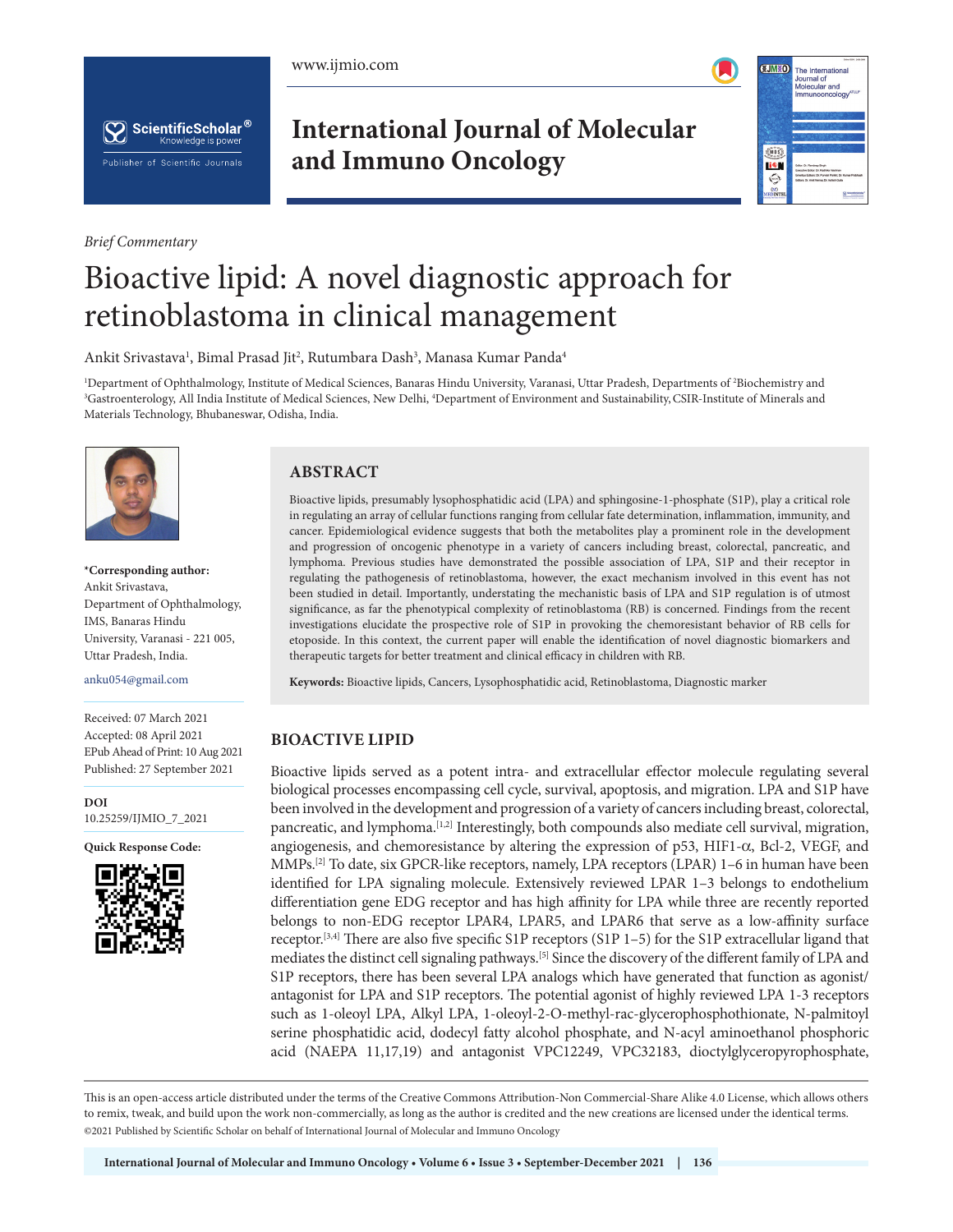NSC161613, and Ki16425. These pharmacological tools in the form of agonist/antagonist function as specific therapeutic drugs in different pathophysiological conditions.

### **RETINOBLASTOMA (RB)**

In India, the major reason behind the mortality in children is malnutrition but death due to cancer such as RB cannot be neglected. RB is one of the most common neoplasms of an eye in childhood and accounts for 3% of all childhood malignancies worldwide.<sup>[6]</sup> The phenotype is caused by a mutation of the RB1 gene in a developing retinal cell which was later described as the first tumor suppressor gene.<sup>[7]</sup> Although the disease is characterized by several symptoms, the incidence of chalk-like calcification with leukocoria and reflection like a white mass in the retrolental is prominent.[8] The retina is the sensory membrane that lines the inner surface of the back of the eyeball and is composed of several layers including specialized cells bearing photoreceptors. These regions are meant for the conversion of light signals to neural signals for visual recognition. A higher incidence of the disease is observed in Africa, India, and native America.[9] Although RB is rare, its early onset in young children and late-stage diagnosis with poor outcome makes it clinically relevant for study. It was estimated that every two-thirds of children are diagnosed before 2 years and 95% before 5 years of age.<sup>[10]</sup> Furthermore, due to its high prevalence in India, still lacking specific diagnosis guidelines pose a serious issue as far as the therapeutic efficacy is concerned.<sup>[11]</sup> In addition, findings from Rangamani *et al*. revealed incidence rates of RB from populationbased cancer registries (PBCRs) of Bengaluru, Mumbai, Chennai, Delhi, and Kolkata using the data from the National Cancer Registry Programme.[12] The data show that RB occurrence is 78% in females and 81% in males of pooled cases from five PBCRs.[12] The current scenario of RB treatment includes chemotherapy followed by enucleation shown to be ineffective in different age groups. Interestingly, the mechanistic underpinnings and the molecular profile of intraocular tumors are not completely elucidated, especially in the Asian-Indian population. Therefore, it is considered as one of the most complicated malignancies in the Indian population with a perspective to clinical management. For these reasons, a standard therapeutic approach with specific guidelines needs to be seriously realized and implemented not only to cure the disease but also to preserve vision with minimal long-term side effects. Despite the identification of the potential role of LPA and S1P in the regulation of retina pigment epithelial cells function, their potent role in the development and progression of RB is yet to be established.

# **THE POSSIBLE IMPLICATION OF BIOACTIVE LIPID IN THE DEVELOPMENT AND DIAGNOSIS OF RB**

Altered regulations of lipid mediators result in several pathological conditions such as cancer, arthritis, cardiovascular diseases, gastrointestinal diseases, neurological disorders, renal dysfunction, and immune disorders.<sup>[13]</sup> Research from the past three decades has shed light on the involvement of lipid mediators in the pathogenesis of different diseases including RB by provoking various biochemical networks and signaling pathways. LPA and S1P in response to oncogenic signals activate their receptors and play a key role in the regulation of oncogenic phenotype in RB<sup>[14]</sup> [Figure 1]. Although there are limited findings about the prospective role of LPA and S1P on retinal function, subsequent studies show that possible binding of LPA to its receptor  $(LPAR)^{[15]}$  plays a crucial role in retinal pigment epithelium (RPE) cells. Furthermore, findings from Thoreson *et al*. have reported the activation of non-selective cation currents in rat RPE cells through the MAP kinase signaling pathway by LPA. The subsequent finding shows that LPA stimulates RPE cell proliferation through activation of its receptors.[16] Evidence from Yang *et al*. have reported LPA mediates retinal ganglion cell degeneration in oxygeninduced retinopathy through LPA1.[17] Recently, Lidgerwood *et al*. have demonstrated the impact of LPA on human RPE cells.<sup>[18]</sup> They have reported LPA maintains the integrity and functionality of the healthy retina and blood retinal barrier. Similar to this S1P has also been observed in the function of retina pigment epithelial cells. A study by Terao *et al*. has shown the role of S1P in angiogenesis, inflammation, and barrier integrity in choroidal neovascularization through its receptors S1P2 and S1P3.[19] Another study by Porter *et al*. showed the novel expression of S1P sphingosine kinases and S1P receptors in ocular tissues.<sup>[20]</sup> The expression of S1P synthesizing enzyme and receptors, SPHK1, S1PR2, and S1PR3, increased immediately after light damage that suggests their crucial function in apoptosis or light stress



**Figure 1:** During oncogenesis bioactive lipids LPA and S1P bind to their respective receptors and mediate activation of inflammatory signals leading to the release of various cytokines and chemokines that play a crucial role in the development and progression of cancer.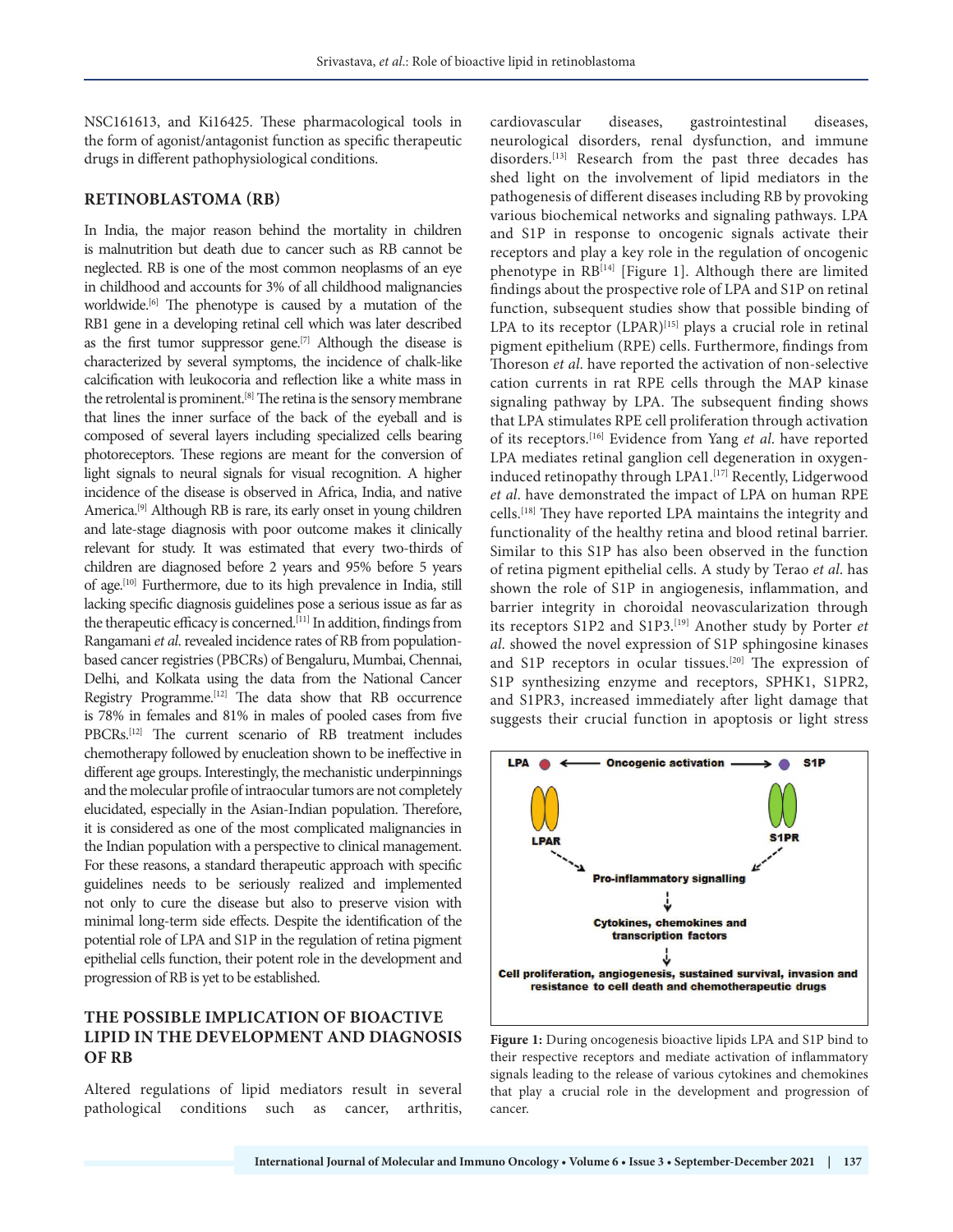responses in the eye. Recently, Kakkassery *et al*. have shown the possible role of the S1P axis in the development of chemoresistance in cell lines of RB.[21] They observed the effect of etoposide on selected bioactive lipids in both the prenatal RB cell line WERI Rb1 and subclones which are etoposide resistant WERI EtoR and found an increased level of sphingosine in both the cell lines. Further, they also found that S1P promoted survival and favored etoposide resistance in RB cells WERI EtoR suggesting the involvement of S1P in the generation of chemoresistance in RB. An elevated level of LPA and S1P was observed in glaucoma, open-angle glaucoma, proliferative diabetic retinopathy, and retinal vein occlusion which are collectively considered retinal diseases. Accumulating evidence shows the critical role of bioactive lipids, especially LPA and S1P in the function of the retina.[17-20] As reported previously, both LPA and S1P have the potential to stimulate the oncogenesis and aggravate the excruciating phenotypical complexity in RB.[22] Unfortunately, decades of research have failed to develop such guidelines, prognostic and diagnostic strategies in general and explore the mechanistic role of LPA and S1P in the progression of RB which can be used as a therapeutic biomarker in particular. Nevertheless, the role of LPA and S1P in children with RB cannot be undermined, thus needs to be evaluated shortly for possible biomarker discovery and therapeutic potential.

# **THE IMPLICATION FOR THERAPEUTICS IN FUTURE**

The critical role of mechanistic basis and oncogenic promoting phenotype of LPA and S1P in tumor metabolism is less studied and poorly understood. Due to the invasive properties during cancer progression and development, these bioactive molecules play a key role in alterations of lipid metabolism to cancer signaling. Moreover, tumor heterogeneity and dysregulated lipid metabolism exceedingly necessitate and may enforce the adoption of the anticancer therapy by targeting the LPA, S1P, and their receptors. Furthermore, an effective strategy must be adopted for the development of an ideal biomarker with high specificity to assess the clinical severity of RB. Numerous cancers including RB are characterized by altered LPA receptor-mediated signaling. Therefore, understanding the basis of regulation and behavior of LPA and S1P signaling in RB needs to be explored. This will not only overcome the disease burden of childhood RB but also improve the diagnostic potential and clinical armamentarium.

#### **Declaration of patient consent**

Patient's consent not required as there are no patients in this study.

#### **Financial support and sponsorship**

Nil.

#### **Conflicts of interest**

There are no conflicts of interest.

#### **REFERENCES**

- 1. Kunkel GT, Maceyka M, Milstien S, Spiegel S. Targeting the sphingosine-1-phosphate axis in cancer, inflammation and beyond. Nat Rev Drug Discov 2013;12:688-702.
- 2. Yung YC, Stoddard NC, Chun J. LPA receptor signaling: Pharmacology, physiology, and pathophysiology. J Lipid Res 2014;55:1192-214.
- 3. Noguchi K, Ishii S, Shimizu T. Identification of p2y9/GPR23 as a novel G protein-coupled receptor for lysophosphatidic acid, structurally distant from the Edg family. J Biol Chem 2003;278:25600-6.
- 4. Lee CW, Rivera R, Gardell S, Dubin AE, Chun J. GPR92 as a new G12/13- and Gq-coupled lysophosphatidic acid receptor that increases cAMP, LPA5. J Biol Chem 2006;281:23589-97.
- 5. Spiegel S, Milstien S. Sphingosine-1-phosphate: An enigmatic signalling lipid. Nat Rev Mol Cell Biol 2003;4:397-407.
- 6. Scat Y, Liotet S, Carre F. Etude épidémiologique de 1705 tumeurs malignes de l'oeil et de ses annexes. J Fr Ophtalmol 1996;19:83-8.
- 7. Amin MB, Edge SB, Greene FL, Byrd DR, Brookland RK, Washington MK, editors. AJCC Cancer Staging Manual. 8<sup>th</sup> ed. New York: Springer, Retinoblastoma; 2017. p. 819-31.
- 8. Morgan G. Diffuse infiltrating retinoblastoma. Br J Ophthalmol 1971;55:600-6.
- 9. Kivelä T. The epidemiological challenge of the most frequent eye cancer: Retinoblastoma, an issue of birth and death. Br J Ophthalmol 2009;93:1129-31.
- 10. Gupta N, Pandey A, Dimri K, Prinja S. Epidemiological profile of retinoblastoma in North India: Implications for primary care and family physicians. J Family Med Prim Care 2020;9:2843-8.
- 11. Singh U, Katoch D, Kaur S, Dogra MR, Bansal D, Kapoor R. Retinoblastoma: A sixteen-year review of the presentation, treatment, and outcome from a tertiary care institute in Northern India. Ocul Oncol Pathol 2017;4:23-32.
- 12. Rangamani S, SathishKumar K, Manoharan N, Julka PK, Rath GK, Shanta V, *et al*. Paediatric retinoblastoma in India: Evidence from the national cancer registry programme. Asian Pac J Cancer Prev 2015;16:4193-8.
- 13. Leishman E, Kunkler PE, Hurley JH, Miller S, Bradshaw HB. Bioactive lipids in cancer, inflammation and related diseases: Acute and chronic mild traumatic brain injury differentially changes levels of bioactive lipids in the CNS associated with headache. Adv Exp Med Biol 2019;1161:193-217.
- 14. Lin ME, Herr DR, Chun J. Lysophosphatidic acid (LPA) receptors: Signaling properties and disease relevance. Prostaglandins Other Lipid Mediat 2010;91:130-8.
- 15. Thoreson WB, Ryan JS, Shi C, Kelly ME, Bryson EJ, Toews ML, *et al*. Lysophosphatidic acid receptor signaling in mammalian retinal pigment epithelial cells. Invest Ophthalmol Vis Sci